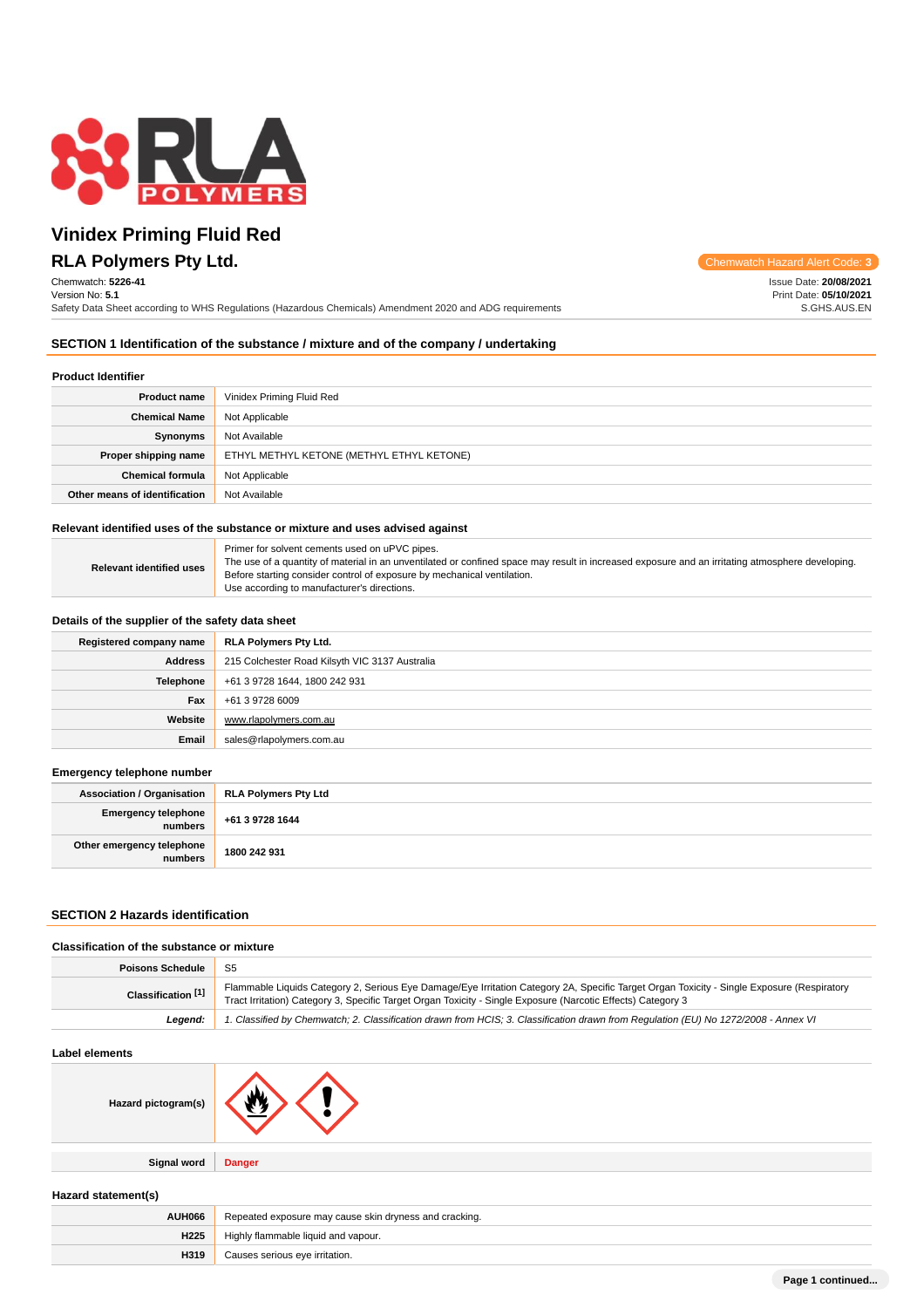| H335                                         | May cause respiratory irritation.              |  |
|----------------------------------------------|------------------------------------------------|--|
|                                              | <b>H336</b> May cause drowsiness or dizziness. |  |
| <b>Precautionary statement(s) Prevention</b> |                                                |  |

| P <sub>210</sub> | Keep away from heat, hot surfaces, sparks, open flames and other ignition sources. No smoking. |  |
|------------------|------------------------------------------------------------------------------------------------|--|
| P <sub>271</sub> | Use only outdoors or in a well-ventilated area.                                                |  |
| P240             | Ground and bond container and receiving equipment.                                             |  |
| P241             | Use explosion-proof electrical/ventilating/lighting/intrinsically safe equipment.              |  |

## **Precautionary statement(s) Response**

| P370+P378      | In case of fire: Use alcohol resistant foam or normal protein foam to extinguish.                                                |  |
|----------------|----------------------------------------------------------------------------------------------------------------------------------|--|
| P305+P351+P338 | IF IN EYES: Rinse cautiously with water for several minutes. Remove contact lenses, if present and easy to do. Continue rinsing. |  |
| <b>P312</b>    | Call a POISON CENTER/doctor/physician/first aider/if you feel unwell.                                                            |  |
| P337+P313      | If eye irritation persists: Get medical advice/attention.                                                                        |  |

### **Precautionary statement(s) Storage**

| . .       | . .                                          |
|-----------|----------------------------------------------|
| P403+P235 | Store in a well-ventilated place. Keep cool. |
| P405      | <b>uc</b>                                    |
|           |                                              |

## **Precautionary statement(s) Disposal**

**P501** Dispose of contents/container to authorised hazardous or special waste collection point in accordance with any local regulation.

## **SECTION 3 Composition / information on ingredients**

### **Substances**

See section below for composition of Mixtures

## **Mixtures**

| <b>CAS No</b> | %[weight]                                                                                                                                                                                      | Name                |
|---------------|------------------------------------------------------------------------------------------------------------------------------------------------------------------------------------------------|---------------------|
| 78-93-3       | >60                                                                                                                                                                                            | methyl ethyl ketone |
| 85-83-6       | <′                                                                                                                                                                                             | C.I. Solvent Red 24 |
| Legend:       | 1. Classified by Chemwatch; 2. Classification drawn from HCIS; 3. Classification drawn from Regulation (EU) No 1272/2008 - Annex VI; 4.<br>Classification drawn from C&L * EU IOELVs available |                     |

## **SECTION 4 First aid measures**

| Description of first aid measures |                                                                                                                                                                                                                                                                                                                                                                                                                                                                                                   |
|-----------------------------------|---------------------------------------------------------------------------------------------------------------------------------------------------------------------------------------------------------------------------------------------------------------------------------------------------------------------------------------------------------------------------------------------------------------------------------------------------------------------------------------------------|
| <b>Eye Contact</b>                | If this product comes in contact with the eyes:<br>▶ Wash out immediately with fresh running water.<br>Ensure complete irrigation of the eye by keeping eyelids apart and away from eye and moving the eyelids by occasionally lifting the upper<br>and lower lids.<br>Seek medical attention without delay; if pain persists or recurs seek medical attention.<br>Removal of contact lenses after an eye injury should only be undertaken by skilled personnel.                                  |
| <b>Skin Contact</b>               | If skin contact occurs:<br>Immediately remove all contaminated clothing, including footwear.<br>Flush skin and hair with running water (and soap if available).<br>Seek medical attention in event of irritation.                                                                                                                                                                                                                                                                                 |
| Inhalation                        | If fumes or combustion products are inhaled remove from contaminated area.<br>Lay patient down. Keep warm and rested.<br>▶ Prostheses such as false teeth, which may block airway, should be removed, where possible, prior to initiating first aid procedures.<br>Apply artificial respiration if not breathing, preferably with a demand valve resuscitator, bag-valve mask device, or pocket mask as trained.<br>Perform CPR if necessary.<br>Transport to hospital, or doctor, without delay. |
| Ingestion                         | Immediately give a glass of water.<br>First aid is not generally required. If in doubt, contact a Poisons Information Centre or a doctor.<br>If spontaneous vomiting appears imminent or occurs, hold patient's head down, lower than their hips to help avoid possible aspiration of<br>vomitus.                                                                                                                                                                                                 |

## **Indication of any immediate medical attention and special treatment needed**

Any material aspirated during vomiting may produce lung injury. Therefore emesis should not be induced mechanically or pharmacologically. Mechanical means should be used if it is considered necessary to evacuate the stomach contents; these include gastric lavage after endotracheal intubation. If spontaneous vomiting has occurred after ingestion, the patient should be monitored for difficult breathing, as adverse effects of aspiration into the lungs may be delayed up to 48 hours. for simple ketones:

### BASIC TREATMENT

--------------------------------------------------------------

Watch for signs of respiratory insufficiency and assist ventilation as necessary.

- Monitor and treat, where necessary, for pulmonary oedema .
- Monitor and treat, where necessary, for shock.
- **DO NOT** use emetics. Where ingestion is suspected rinse mouth and give up to 200 ml water (5mL/kg recommended) for dilution where patient is able to swallow, has a strong

<sup>--------------------------------------------------------------</sup> Establish a patent airway with suction where necessary.

Administer oxygen by non-rebreather mask at 10 to 15 l/min.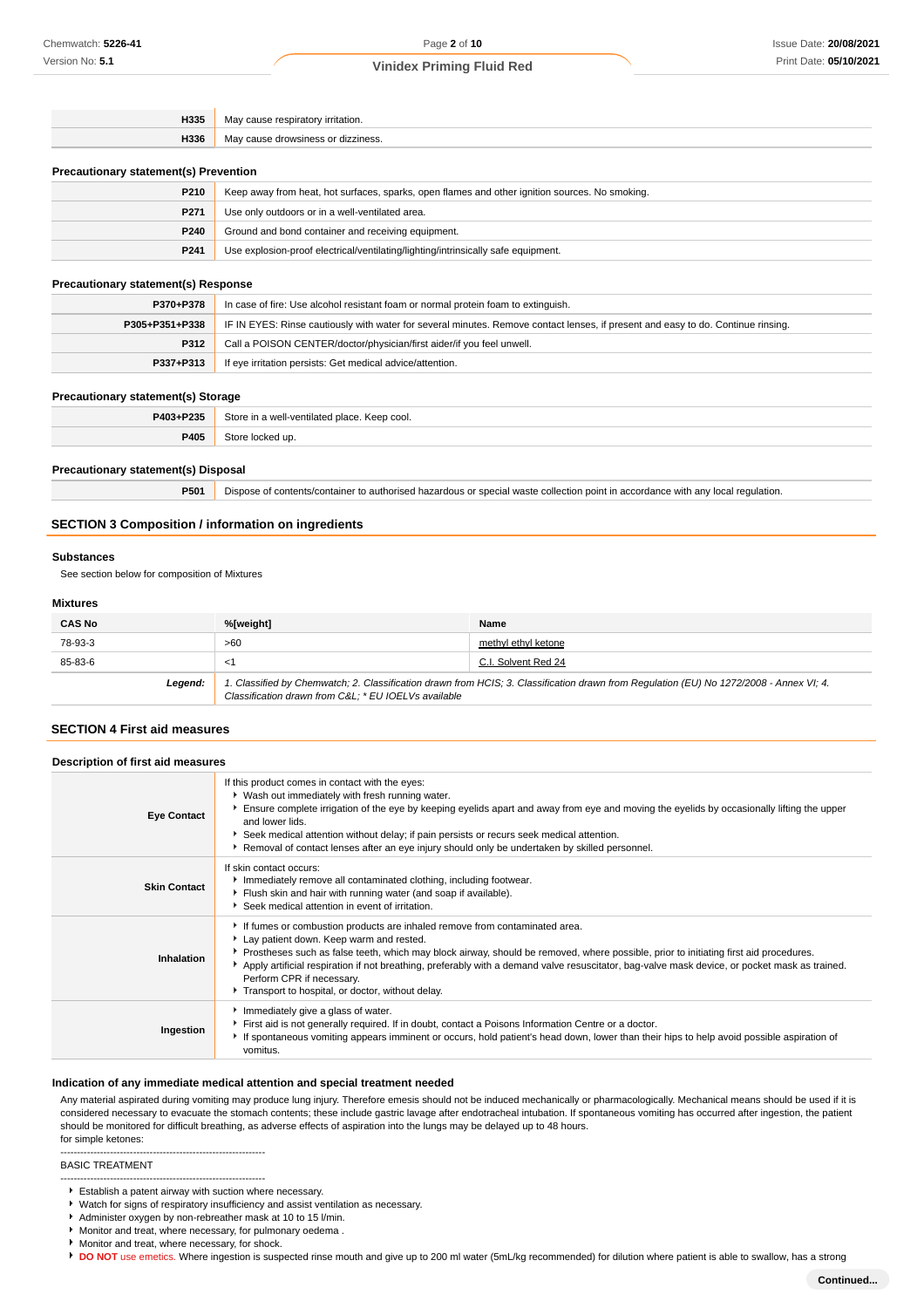gag reflex and does not drool.

Give activated charcoal. --------------------------------------------------------------

ADVANCED TREATMENT

- Consider orotracheal or nasotracheal intubation for airway control in unconscious patient or where respiratory arrest has occurred.
- Consider intubation at first sign of upper airway obstruction resulting from oedema.
- **Positive-pressure ventilation using a bag-valve mask might be of use**.
- Monitor and treat, where necessary, for arrhythmias.
- Start an IV D5W TKO. If signs of hypovolaemia are present use lactated Ringers solution. Fluid overload might create complications.
- **P** Drug therapy should be considered for pulmonary oedema.
- Hypotension with signs of hypovolaemia requires the cautious administration of fluids. Fluid overload might create complications.
- Treat seizures with diazepam.

--------------------------------------------------------------

--------------------------------------------------------------

Proparacaine hydrochloride should be used to assist eye irrigation. --------------------------------------------------------------

EMERGENCY DEPARTMENT

Laboratory analysis of complete blood count, serum electrolytes, BUN, creatinine, glucose, urinalysis, baseline for serum aminotransferases (ALT and AST), calcium, phosphorus and magnesium, may assist in establishing a treatment regime. Other useful analyses include anion and osmolar gaps, arterial blood gases (ABGs), chest radiographs and electrocardiograph.

Positive end-expiratory pressure (PEEP)-assisted ventilation may be required for acute parenchymal injury or adult respiratory distress syndrome.

Consult a toxicologist as necessary. BRONSTEIN, A.C. and CURRANCE, P.L.

EMERGENCY CARE FOR HAZARDOUS MATERIALS EXPOSURE: 2nd Ed. 1994

## **SECTION 5 Firefighting measures**

## **Extinguishing media**

- Alcohol stable foam.
- Dry chemical powder.
- BCF (where regulations permit).
- Carbon dioxide.

### **Special hazards arising from the substrate or mixture**

| <b>Fire Incompatibility</b>  | Avoid contamination with oxidising agents i.e. nitrates, oxidising acids, chlorine bleaches, pool chlorine etc. as ignition may result                                                                                                                                                                                                                                                             |
|------------------------------|----------------------------------------------------------------------------------------------------------------------------------------------------------------------------------------------------------------------------------------------------------------------------------------------------------------------------------------------------------------------------------------------------|
| Advice for firefighters      |                                                                                                                                                                                                                                                                                                                                                                                                    |
| <b>Fire Fighting</b>         | Alert Fire Brigade and tell them location and nature of hazard.<br>• May be violently or explosively reactive.<br>Wear breathing apparatus plus protective gloves in the event of a fire.<br>Prevent, by any means available, spillage from entering drains or water course.                                                                                                                       |
| <b>Fire/Explosion Hazard</b> | Liquid and vapour are highly flammable.<br>Severe fire hazard when exposed to heat, flame and/or oxidisers.<br>Vapour may travel a considerable distance to source of ignition.<br>Heating may cause expansion or decomposition leading to violent rupture of containers.<br>Combustion products include:<br>carbon dioxide (CO2)<br>other pyrolysis products typical of burning organic material. |

**Contains low boiling substance:** Closed containers may rupture due to pressure buildup under fire conditions.

### **SECTION 6 Accidental release measures**

### **Personal precautions, protective equipment and emergency procedures**

See section 8

**Environmental precautions**

See section 12

## **Methods and material for containment and cleaning up**

**HAZCHEM** •2YE

| <b>Minor Spills</b> | Remove all ignition sources.<br>Clean up all spills immediately.<br>Avoid breathing vapours and contact with skin and eyes.<br>Control personal contact with the substance, by using protective equipment.   |
|---------------------|--------------------------------------------------------------------------------------------------------------------------------------------------------------------------------------------------------------|
| <b>Major Spills</b> | Clear area of personnel and move upwind.<br>Alert Fire Brigade and tell them location and nature of hazard.<br>May be violently or explosively reactive.<br>Wear breathing apparatus plus protective gloves. |

Personal Protective Equipment advice is contained in Section 8 of the SDS.

### **SECTION 7 Handling and storage**

| Precautions for safe handling |                                                                                                                                                                                                                                                                                                                                       |
|-------------------------------|---------------------------------------------------------------------------------------------------------------------------------------------------------------------------------------------------------------------------------------------------------------------------------------------------------------------------------------|
| Safe handling                 | Containers, even those that have been emptied, may contain explosive vapours.<br>Do NOT cut, drill, grind, weld or perform similar operations on or near containers.<br>Contains low boiling substance:<br>Storage in sealed containers may result in pressure buildup causing violent rupture of containers not rated appropriately. |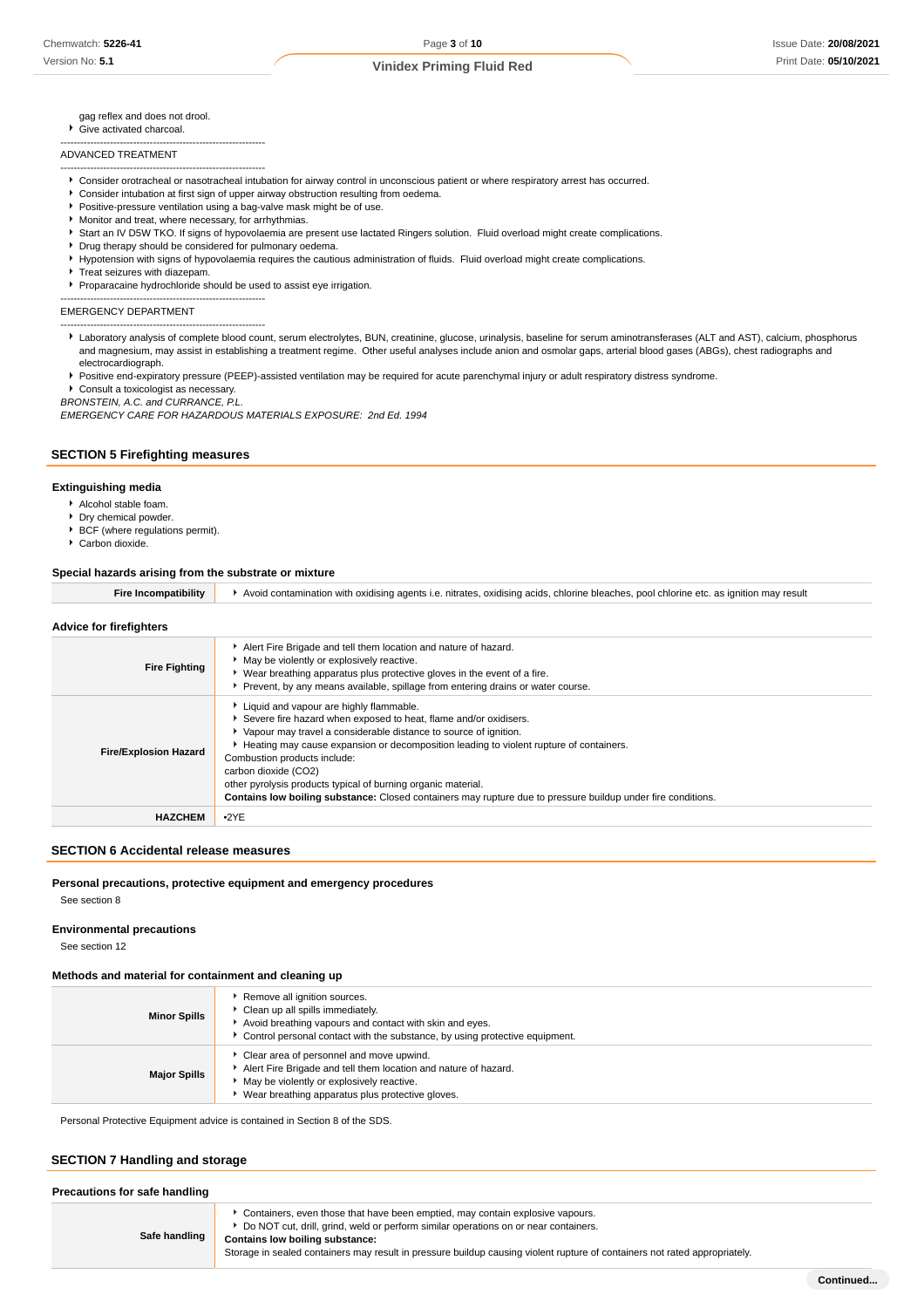|                   | ▶ Check for bulging containers.<br>▶ Vent periodically<br>Always release caps or seals slowly to ensure slow dissipation of vapours                                                                                                                                      |
|-------------------|--------------------------------------------------------------------------------------------------------------------------------------------------------------------------------------------------------------------------------------------------------------------------|
|                   | DO NOT allow clothing wet with material to stay in contact with skin<br>Avoid all personal contact, including inhalation.<br>• Wear protective clothing when risk of exposure occurs.<br>▶ Use in a well-ventilated area.<br>Prevent concentration in hollows and sumps. |
| Other information | Store in original containers in approved flame-proof area.<br>No smoking, naked lights, heat or ignition sources.<br>DO NOT store in pits, depressions, basements or areas where vapours may be trapped.<br>Keep containers securely sealed.                             |
|                   |                                                                                                                                                                                                                                                                          |

## **Conditions for safe storage, including any incompatibilities**

| Suitable container      | Packing as supplied by manufacturer.<br>Plastic containers may only be used if approved for flammable liquid.<br>Check that containers are clearly labelled and free from leaks.<br>For low viscosity materials (i): Drums and jerry cans must be of the non-removable head type. (ii): Where a can is to be used as an inner<br>package, the can must have a screwed enclosure.<br>For materials with a viscosity of at least 2680 cSt. (23 deg. C)<br>For manufactured product having a viscosity of at least 250 cSt. |
|-------------------------|--------------------------------------------------------------------------------------------------------------------------------------------------------------------------------------------------------------------------------------------------------------------------------------------------------------------------------------------------------------------------------------------------------------------------------------------------------------------------------------------------------------------------|
| Storage incompatibility | Avoid strong bases.<br>Avoid reaction with oxidising agents                                                                                                                                                                                                                                                                                                                                                                                                                                                              |

## **SECTION 8 Exposure controls / personal protection**

## **Control parameters**

## **Occupational Exposure Limits (OEL)**

## **INGREDIENT DATA**

| Source                       | Ingredient          | <b>Material name</b>      |        | <b>TWA</b>          | <b>STEL</b>         |               | Peak          | <b>Notes</b>  |
|------------------------------|---------------------|---------------------------|--------|---------------------|---------------------|---------------|---------------|---------------|
| Australia Exposure Standards | methyl ethyl ketone | Methyl ethyl ketone (MEK) |        | 150 ppm / 445 mg/m3 | 890 mg/m3 / 300 ppm |               | Not Available | Not Available |
| <b>Emergency Limits</b>      |                     |                           |        |                     |                     |               |               |               |
| Ingredient                   | TEEL-1              |                           | TEEL-2 |                     |                     | TEEL-3        |               |               |
| methyl ethyl ketone          | Not Available       |                           |        | Not Available       |                     | Not Available |               |               |
|                              |                     |                           |        |                     |                     |               |               |               |

| Ingredient                           | Original IDLH | <b>Revised IDLH</b> |  |
|--------------------------------------|---------------|---------------------|--|
| methyl ethyl ketone                  | 3,000 ppm     | Not Available       |  |
| C.I. Solvent Red 24                  | Not Available | Not Available       |  |
| <b>Occupational Exposure Banding</b> |               |                     |  |

| Ingredient          | <b>Occupational Exposure Band Rating</b>                                                                                                                                                                                                                                                                                                                                 | <b>Occupational Exposure Band Limit</b> |  |
|---------------------|--------------------------------------------------------------------------------------------------------------------------------------------------------------------------------------------------------------------------------------------------------------------------------------------------------------------------------------------------------------------------|-----------------------------------------|--|
| C.I. Solvent Red 24 |                                                                                                                                                                                                                                                                                                                                                                          | $\leq$ 0.01 mg/m <sup>3</sup>           |  |
| Notes:              | Occupational exposure banding is a process of assigning chemicals into specific categories or bands based on a chemical's potency and the<br>adverse health outcomes associated with exposure. The output of this process is an occupational exposure band (OEB), which corresponds to a<br>range of exposure concentrations that are expected to protect worker health. |                                         |  |

**Exposure controls**

| Appropriate engineering<br>controls | Engineering controls are used to remove a hazard or place a barrier between the worker and the hazard. Well-designed engineering controls can<br>be highly effective in protecting workers and will typically be independent of worker interactions to provide this high level of protection.<br>The basic types of engineering controls are:<br>Process controls which involve changing the way a job activity or process is done to reduce the risk.<br>Enclosure and/or isolation of emission source which keeps a selected hazard "physically" away from the worker and ventilation that strategically<br>"adds" and "removes" air in the work environment.                                          |
|-------------------------------------|----------------------------------------------------------------------------------------------------------------------------------------------------------------------------------------------------------------------------------------------------------------------------------------------------------------------------------------------------------------------------------------------------------------------------------------------------------------------------------------------------------------------------------------------------------------------------------------------------------------------------------------------------------------------------------------------------------|
| <b>Personal protection</b>          |                                                                                                                                                                                                                                                                                                                                                                                                                                                                                                                                                                                                                                                                                                          |
| Eye and face protection             | Safety glasses with side shields.<br>Chemical goggles.<br>Contact lenses may pose a special hazard; soft contact lenses may absorb and concentrate irritants. A written policy document, describing<br>the wearing of lenses or restrictions on use, should be created for each workplace or task.                                                                                                                                                                                                                                                                                                                                                                                                       |
| <b>Skin protection</b>              | See Hand protection below                                                                                                                                                                                                                                                                                                                                                                                                                                                                                                                                                                                                                                                                                |
| Hands/feet protection               | * Wear chemical protective gloves, e.g. PVC.<br>• Wear safety footwear or safety gumboots, e.g. Rubber<br>The selection of suitable gloves does not only depend on the material, but also on further marks of quality which vary from manufacturer to<br>manufacturer. Where the chemical is a preparation of several substances, the resistance of the glove material can not be calculated in advance<br>and has therefore to be checked prior to the application.<br>The exact break through time for substances has to be obtained from the manufacturer of the protective gloves and has to be observed when<br>making a final choice.<br>Personal hygiene is a key element of effective hand care. |
| <b>Body protection</b>              | See Other protection below                                                                                                                                                                                                                                                                                                                                                                                                                                                                                                                                                                                                                                                                               |
|                                     |                                                                                                                                                                                                                                                                                                                                                                                                                                                                                                                                                                                                                                                                                                          |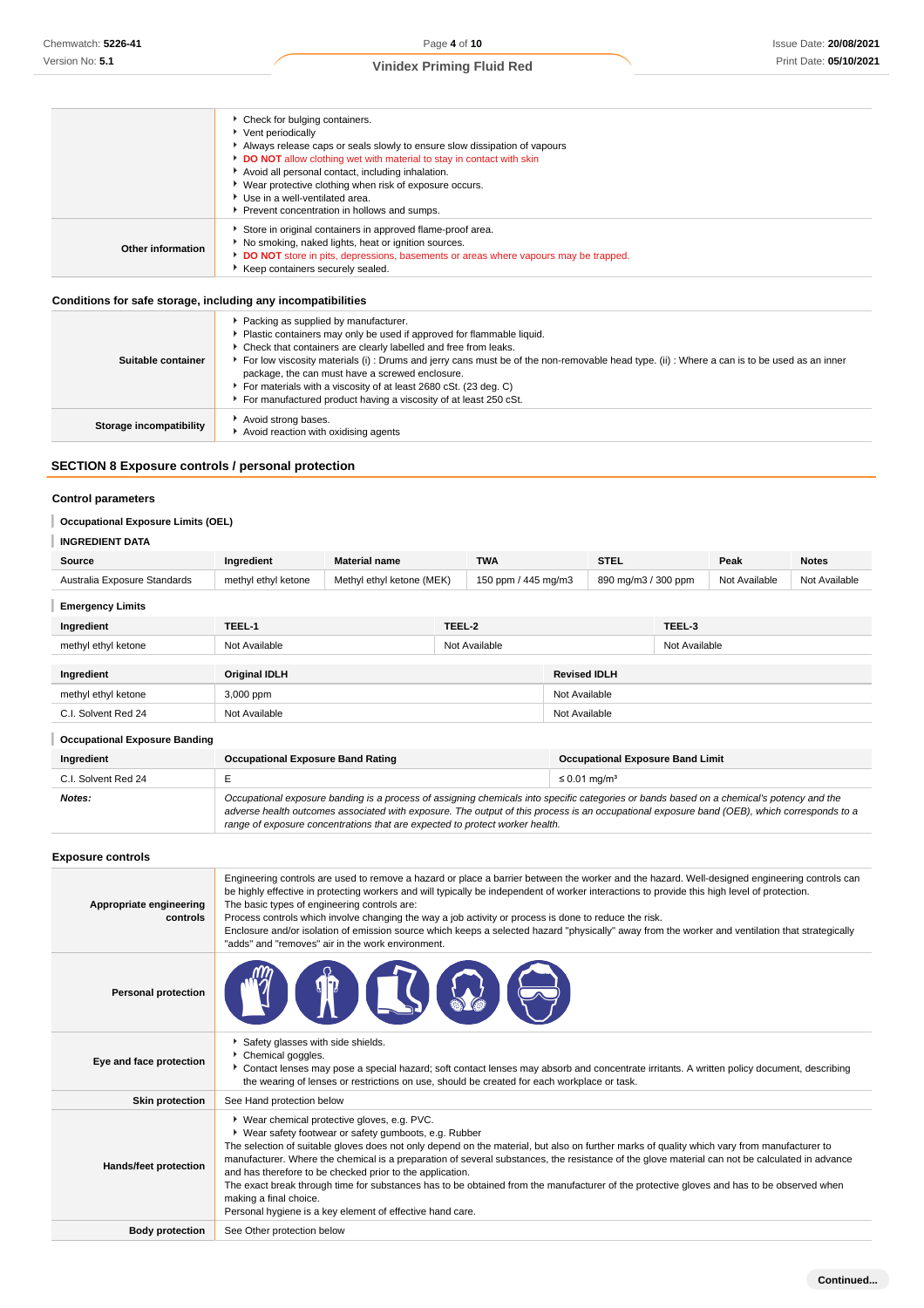- Overalls. PVC Apron. PVC protective suit may be required if exposure severe. Eyewash unit.
- **Other protection**
- Some plastic personal protective equipment (PPE) (e.g. gloves, aprons, overshoes) are not recommended as they may produce static electricity.
- For large scale or continuous use wear tight-weave non-static clothing (no metallic fasteners, cuffs or pockets).

Non sparking safety or conductive footwear should be considered. Conductive footwear describes a boot or shoe with a sole made from a conductive compound chemically bound to the bottom components, for permanent control to electrically ground the foot an shall dissipate static electricity from the body to reduce the possibility of ignition of volatile compounds.

#### **Recommended material(s)**

#### **GLOVE SELECTION INDEX**

Glove selection is based on a modified presentation of the:

**Respiratory protection**

 **"Forsberg Clothing Performance Index".**

 The effect(s) of the following substance(s) are taken into account in the **computergenerated** selection:

Vinidex Priming Fluid Red

| <b>Material</b>       | CPI |
|-----------------------|-----|
| <b>BUTYL</b>          | A   |
| PE/EVAL/PE            | A   |
| <b>TEFLON</b>         | A   |
| <b>BUTYL/NEOPRENE</b> | B   |
| <b>PVA</b>            | B   |
| <b>HYPALON</b>        | C   |
| <b>NATURAL RUBBER</b> | C   |
| NATURAL+NEOPRENE      | C   |
| <b>NEOPRENE</b>       | C   |
| NEOPRENE/NATURAL      | C   |
| <b>NITRILE</b>        | C   |
| NITRILE+PVC           | C   |
| <b>PVC</b>            | C   |
| SARANEX-23            | C   |
| VITON/NEOPRENE        | C   |

\* CPI - Chemwatch Performance Index

A: Best Selection

B: Satisfactory; may degrade after 4 hours continuous immersion

C: Poor to Dangerous Choice for other than short term immersion

**NOTE**: As a series of factors will influence the actual performance of the glove, a final selection must be based on detailed observation. -

\* Where the glove is to be used on a short term, casual or infrequent basis, factors such as "feel" or convenience (e.g. disposability), may dictate a choice of gloves which might otherwise be unsuitable following long-term or frequent use. A qualified practitioner should be consulted.

## **SECTION 9 Physical and chemical properties**

### **Information on basic physical and chemical properties**

| Appearance                                      | Red highly flammable liquid with a characteristic odour of MEK; mixes with water. |                                            |                |  |
|-------------------------------------------------|-----------------------------------------------------------------------------------|--------------------------------------------|----------------|--|
|                                                 |                                                                                   |                                            |                |  |
| <b>Physical state</b>                           | Liquid                                                                            | Relative density (Water = 1)               | 0.804-0.806    |  |
| Odour                                           | Not Available                                                                     | Partition coefficient n-octanol<br>/ water | Not Available  |  |
| <b>Odour threshold</b>                          | Not Available                                                                     | Auto-ignition temperature (°C)             | 515            |  |
| pH (as supplied)                                | Not Available                                                                     | <b>Decomposition temperature</b>           | Not Available  |  |
| Melting point / freezing point<br>(°C)          | $-86$                                                                             | Viscosity (cSt)                            | Not Available  |  |
| Initial boiling point and boiling<br>range (°C) | Not Available                                                                     | Molecular weight (g/mol)                   | Not Applicable |  |
| Flash point (°C)                                | $-4$                                                                              | <b>Taste</b>                               | Not Available  |  |
| <b>Evaporation rate</b>                         | 3.7                                                                               | <b>Explosive properties</b>                | Not Available  |  |
| Flammability                                    | <b>HIGHLY FLAMMABLE.</b>                                                          | <b>Oxidising properties</b>                | Not Available  |  |
| Upper Explosive Limit (%)                       | 1.8                                                                               | Surface Tension (dyn/cm or<br>$mN/m$ )     | Not Available  |  |
| Lower Explosive Limit (%)                       | 11.5                                                                              | <b>Volatile Component (%vol)</b>           | 66.6 (VOC)     |  |
| Vapour pressure (kPa)                           | 1.0                                                                               | Gas group                                  | Not Available  |  |
| Solubility in water                             | Miscible                                                                          | pH as a solution (%)                       | Not Available  |  |
| Vapour density (Air = 1)                        | 2.4                                                                               | VOC g/L                                    | Not Available  |  |

Type A Filter of sufficient capacity. (AS/NZS 1716 & 1715, EN 143:2000 & 149:2001, ANSI Z88 or national equivalent)

Where the concentration of gas/particulates in the breathing zone, approaches or exceeds the "Exposure Standard" (or ES), respiratory protection is required. Degree of protection varies with both face-piece and Class of filter; the nature of protection varies with Type of filter.

| <b>Required Minimum</b><br><b>Protection Factor</b> | <b>Half-Face</b><br>Respirator | <b>Full-Face</b><br>Respirator | <b>Powered Air</b><br>Respirator |
|-----------------------------------------------------|--------------------------------|--------------------------------|----------------------------------|
| up to $5 \times ES$                                 | A-AUS / Class 1                | ٠                              | A-PAPR-AUS /<br>Class 1          |
| up to $25 \times ES$                                | Air-line*                      | $A-2$                          | A-PAPR-2                         |
| up to $50 \times ES$                                | -                              | $A-3$                          |                                  |
| $50+ x ES$                                          | -                              | Air-line**                     |                                  |

\* - Continuous-flow; \*\* - Continuous-flow or positive pressure demand ^ - Full-face

A(All classes) = Organic vapours, B AUS or B1 = Acid gasses, B2 = Acid gas or hydrogen cyanide(HCN), B3 = Acid gas or hydrogen cyanide(HCN), E = Sulfur dioxide(SO2), G = Agricultural chemicals, K = Ammonia(NH3), Hg = Mercury, NO = Oxides of nitrogen,  $MB = Methyl$  bromide,  $AX = Low$  boiling point organic compounds(below 65 degC)

- Cartridge respirators should never be used for emergency ingress or in areas of unknown vapour concentrations or oxygen content.
- $\blacktriangleright$  The wearer must be warned to leave the contaminated area immediately on detecting any odours through the respirator. The odour may indicate that the mask is not functioning properly, that the vapour concentration is too high, or that the mask is not properly fitted. Because of these limitations, only restricted use of cartridge respirators is considered appropriate.
- Cartridge performance is affected by humidity. Cartridges should be changed after 2 hr of continuous use unless it is determined that the humidity is less than 75%, in which case, cartridges can be used for 4 hr. Used cartridges should be discarded daily, regardless of the length of time used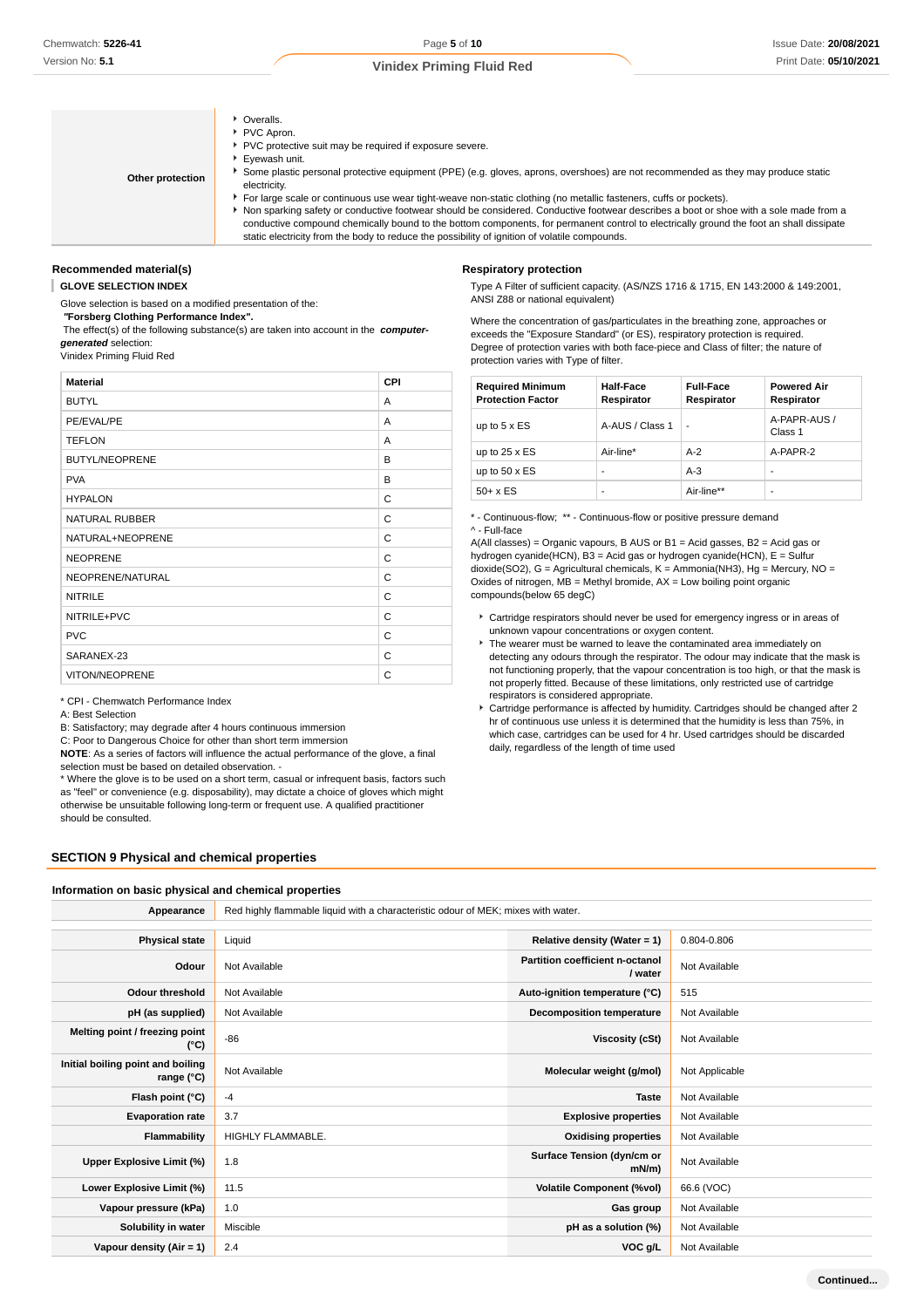## **SECTION 10 Stability and reactivity**

| Reactivity                                 | See section 7                                                                                                                        |
|--------------------------------------------|--------------------------------------------------------------------------------------------------------------------------------------|
| <b>Chemical stability</b>                  | • Unstable in the presence of incompatible materials.<br>▶ Product is considered stable.<br>Hazardous polymerisation will not occur. |
| Possibility of hazardous<br>reactions      | See section 7                                                                                                                        |
| <b>Conditions to avoid</b>                 | See section 7                                                                                                                        |
| Incompatible materials                     | See section 7                                                                                                                        |
| <b>Hazardous decomposition</b><br>products | See section 5                                                                                                                        |

## **SECTION 11 Toxicological information**

| Inhaled                          | The material can cause respiratory irritation in some persons. The body's response to such irritation can cause further lung damage.<br>Inhalation of vapours may cause drowsiness and dizziness. This may be accompanied by sleepiness, reduced alertness, loss of reflexes, lack of<br>co-ordination, and vertigo.<br>Acute exposure of humans to high concentrations of methyl ethyl ketone produces irritation to the eyes, nose and throat. Acute exposure by<br>inhalation also causes nervous system depression, headache, and nausea. High vapour levels are easily detected due to odour, however odour<br>fatique may occur, with loss of warning of exposure.<br>Inhalation of aerosols (mists, fumes), generated by the material during the course of normal handling, may be damaging to the health of the<br>individual.<br>Ketone vapours irritate the nose, throat and mucous membrane. High concentrations depress the central nervous system, causing headache,<br>vertigo, poor concentration, sleep and failure of the heart and breathing. |                                                                                                                                                                                                                                                                                                                                                                                                                                                                                                                                                                                                                                                                                                                                                                                                                                                                                                   |  |  |
|----------------------------------|-----------------------------------------------------------------------------------------------------------------------------------------------------------------------------------------------------------------------------------------------------------------------------------------------------------------------------------------------------------------------------------------------------------------------------------------------------------------------------------------------------------------------------------------------------------------------------------------------------------------------------------------------------------------------------------------------------------------------------------------------------------------------------------------------------------------------------------------------------------------------------------------------------------------------------------------------------------------------------------------------------------------------------------------------------------------|---------------------------------------------------------------------------------------------------------------------------------------------------------------------------------------------------------------------------------------------------------------------------------------------------------------------------------------------------------------------------------------------------------------------------------------------------------------------------------------------------------------------------------------------------------------------------------------------------------------------------------------------------------------------------------------------------------------------------------------------------------------------------------------------------------------------------------------------------------------------------------------------------|--|--|
| Ingestion                        | Swallowing of the liquid may cause aspiration into the lungs with the risk of chemical pneumonitis; serious consequences may result.<br>(ICSC13733)<br>The material has NOT been classified by EC Directives or other classification systems as "harmful by ingestion". This is because of the lack of<br>corroborating animal or human evidence.                                                                                                                                                                                                                                                                                                                                                                                                                                                                                                                                                                                                                                                                                                               |                                                                                                                                                                                                                                                                                                                                                                                                                                                                                                                                                                                                                                                                                                                                                                                                                                                                                                   |  |  |
| <b>Skin Contact</b>              | Repeated exposure may cause skin cracking, flaking or drying following normal handling and use.<br>Skin contact with the material may damage the health of the individual; systemic effects may result following absorption.<br>There is some evidence to suggest that the material may cause moderate inflammation of the skin either following direct contact or after a delay<br>of some time. Repeated exposure can cause contact dermatitis which is characterised by redness, swelling and blistering.<br>In humans exposed to methyl ethyl ketone, skin inflammation has been reported. Animal testing has shown methyl ethyl ketone to have high<br>acute toxicity from skin exposure.<br>Open cuts, abraded or irritated skin should not be exposed to this material<br>Entry into the blood-stream, through, for example, cuts, abrasions or lesions, may produce systemic injury with harmful effects. Examine the skin<br>prior to the use of the material and ensure that any external damage is suitably protected.                               |                                                                                                                                                                                                                                                                                                                                                                                                                                                                                                                                                                                                                                                                                                                                                                                                                                                                                                   |  |  |
| Eye                              | This material can cause eye irritation and damage in some persons.<br>The vapour when concentrated has pronounced eye irritation effects and this gives some warning of high vapour concentrations. If eye irritation<br>occurs seek to reduce exposure with available control measures, or evacuate area.                                                                                                                                                                                                                                                                                                                                                                                                                                                                                                                                                                                                                                                                                                                                                      |                                                                                                                                                                                                                                                                                                                                                                                                                                                                                                                                                                                                                                                                                                                                                                                                                                                                                                   |  |  |
|                                  |                                                                                                                                                                                                                                                                                                                                                                                                                                                                                                                                                                                                                                                                                                                                                                                                                                                                                                                                                                                                                                                                 |                                                                                                                                                                                                                                                                                                                                                                                                                                                                                                                                                                                                                                                                                                                                                                                                                                                                                                   |  |  |
| <b>Chronic</b>                   | Long-term exposure to respiratory irritants may result in airways disease, involving difficulty breathing and related whole-body problems.<br>Prolonged or repeated skin contact may cause drying with cracking, irritation and possible dermatitis following.<br>neuropathy, a progressive disorder of the nerves of the extremities.                                                                                                                                                                                                                                                                                                                                                                                                                                                                                                                                                                                                                                                                                                                          | Substance accumulation, in the human body, may occur and may cause some concern following repeated or long-term occupational exposure.<br>Animal testing shows that methyl ethyl ketone may have slight effects on the nervous system, liver, kidney and respiratory system; there may<br>also be developmental effects and an increase in birth defects. However, there is limited information available on the long-term effects of methyl<br>ethyl ketone in humans, and no information is available on whether it causes developmental or reproductive toxicity or cancer. It is generally<br>considered to have low toxicity, but it is often used in combination with other solvents, and the toxic effects of the mixture may be greater than<br>with either solvent alone. Combinations of n-hexane or methyl n-butyl ketone with methyl ethyl ketone may increase the rate of peripheral |  |  |
|                                  |                                                                                                                                                                                                                                                                                                                                                                                                                                                                                                                                                                                                                                                                                                                                                                                                                                                                                                                                                                                                                                                                 |                                                                                                                                                                                                                                                                                                                                                                                                                                                                                                                                                                                                                                                                                                                                                                                                                                                                                                   |  |  |
|                                  | <b>TOXICITY</b>                                                                                                                                                                                                                                                                                                                                                                                                                                                                                                                                                                                                                                                                                                                                                                                                                                                                                                                                                                                                                                                 | <b>IRRITATION</b><br>Not Available                                                                                                                                                                                                                                                                                                                                                                                                                                                                                                                                                                                                                                                                                                                                                                                                                                                                |  |  |
| <b>Vinidex Priming Fluid Red</b> | Inhalation (Rat) LC50: >20 mg/L/4h[2]<br>Oral (Rat) LD50: >2000 mg/kg <sup>[2]</sup>                                                                                                                                                                                                                                                                                                                                                                                                                                                                                                                                                                                                                                                                                                                                                                                                                                                                                                                                                                            |                                                                                                                                                                                                                                                                                                                                                                                                                                                                                                                                                                                                                                                                                                                                                                                                                                                                                                   |  |  |
|                                  | <b>TOXICITY</b>                                                                                                                                                                                                                                                                                                                                                                                                                                                                                                                                                                                                                                                                                                                                                                                                                                                                                                                                                                                                                                                 | <b>IRRITATION</b>                                                                                                                                                                                                                                                                                                                                                                                                                                                                                                                                                                                                                                                                                                                                                                                                                                                                                 |  |  |
|                                  | Dermal (rabbit) LD50: ~6400-8000 mg/kg <sup>[2]</sup>                                                                                                                                                                                                                                                                                                                                                                                                                                                                                                                                                                                                                                                                                                                                                                                                                                                                                                                                                                                                           | Eye (human): 350 ppm -irritant                                                                                                                                                                                                                                                                                                                                                                                                                                                                                                                                                                                                                                                                                                                                                                                                                                                                    |  |  |
| methyl ethyl ketone              | Inhalation(Mouse) LC50; 32 mg/L4h <sup>[2]</sup>                                                                                                                                                                                                                                                                                                                                                                                                                                                                                                                                                                                                                                                                                                                                                                                                                                                                                                                                                                                                                | Eye (rabbit): 80 mg - irritant                                                                                                                                                                                                                                                                                                                                                                                                                                                                                                                                                                                                                                                                                                                                                                                                                                                                    |  |  |
|                                  | Oral(Rat) LD50; 2054 mg/kg[1]                                                                                                                                                                                                                                                                                                                                                                                                                                                                                                                                                                                                                                                                                                                                                                                                                                                                                                                                                                                                                                   | Skin (rabbit): 402 mg/24 hr - mild                                                                                                                                                                                                                                                                                                                                                                                                                                                                                                                                                                                                                                                                                                                                                                                                                                                                |  |  |
|                                  |                                                                                                                                                                                                                                                                                                                                                                                                                                                                                                                                                                                                                                                                                                                                                                                                                                                                                                                                                                                                                                                                 | Skin (rabbit):13.78mg/24 hr open                                                                                                                                                                                                                                                                                                                                                                                                                                                                                                                                                                                                                                                                                                                                                                                                                                                                  |  |  |
|                                  | <b>TOXICITY</b>                                                                                                                                                                                                                                                                                                                                                                                                                                                                                                                                                                                                                                                                                                                                                                                                                                                                                                                                                                                                                                                 | <b>IRRITATION</b>                                                                                                                                                                                                                                                                                                                                                                                                                                                                                                                                                                                                                                                                                                                                                                                                                                                                                 |  |  |
| C.I. Solvent Red 24              | dermal (rat) LD50: >2000 mg/kg[1]                                                                                                                                                                                                                                                                                                                                                                                                                                                                                                                                                                                                                                                                                                                                                                                                                                                                                                                                                                                                                               | Eye: adverse effect observed (irritating)[1]                                                                                                                                                                                                                                                                                                                                                                                                                                                                                                                                                                                                                                                                                                                                                                                                                                                      |  |  |
|                                  | Oral(Rat) LD50; >2000 mg/kg[1]                                                                                                                                                                                                                                                                                                                                                                                                                                                                                                                                                                                                                                                                                                                                                                                                                                                                                                                                                                                                                                  | Skin: adverse effect observed (irritating)[1]                                                                                                                                                                                                                                                                                                                                                                                                                                                                                                                                                                                                                                                                                                                                                                                                                                                     |  |  |

**METHYL ETHYL KETONE**

known as reactive airways dysfunction syndrome (RADS) which can occur after exposure to high levels of highly irritating compound. Main criteria for diagnosing RADS include the absence of previous airways disease in a non-atopic individual, with sudden onset of persistent asthma-like symptoms within minutes to hours of a documented exposure to the irritant. Other criteria for diagnosis of RADS include a reversible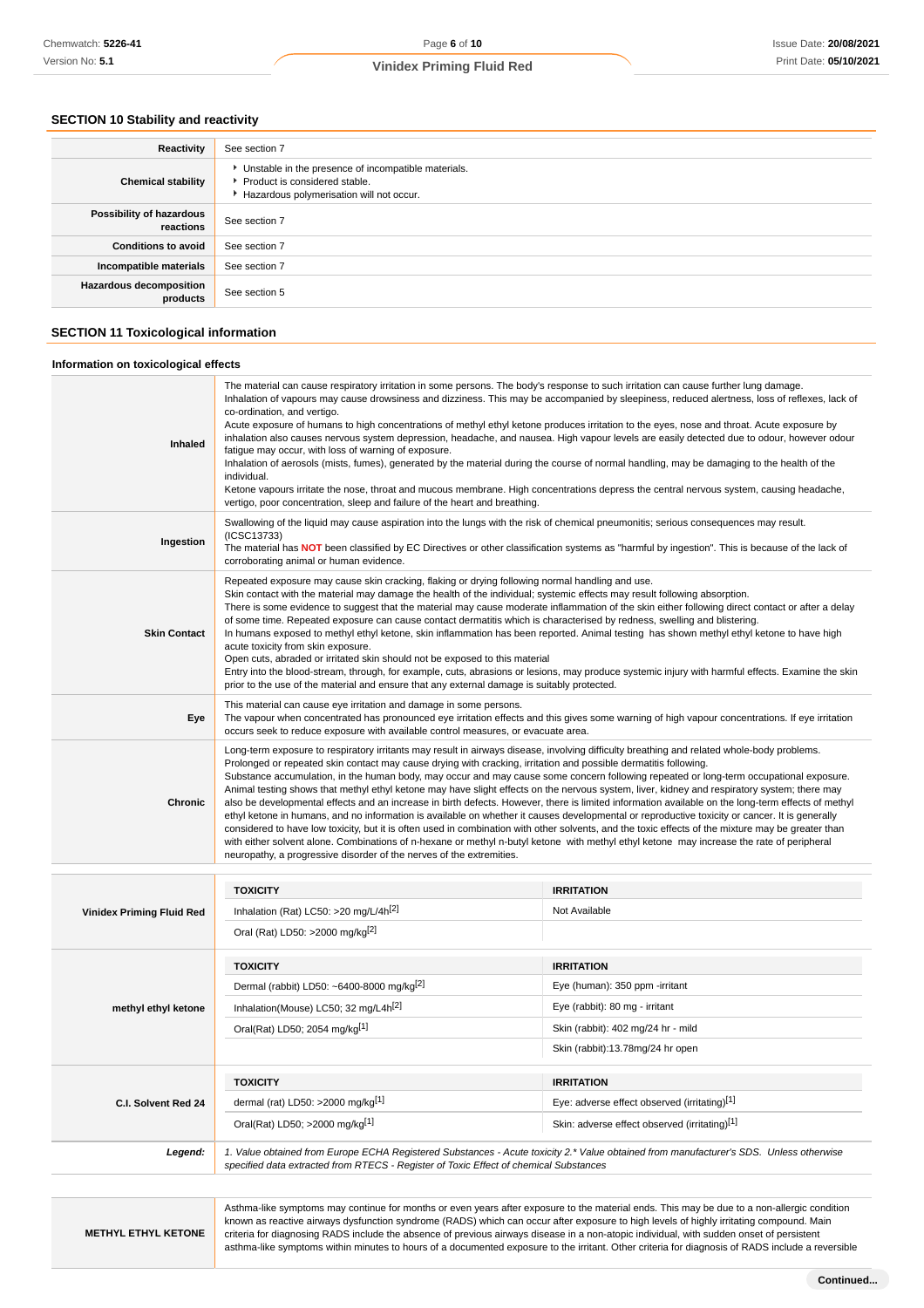|                                             | airflow pattern on lung function tests, moderate to severe bronchial hyperreactivity on methacholine challenge testing, and the lack of minimal<br>lymphocytic inflammation, without eosinophilia.<br>vesicles, scaling and thickening of the skin.<br>Methyl ethyl ketone is considered to have a low order of toxicity; however, methyl ethyl ketone is often used in combination with other solvents<br>and the mixture may have greater toxicity than either solvent alone. Combinations of n-hexane with methyl ethyl ketone, and also methyl n-butyl<br>ketone with methyl ethyl ketone may result in an increased in peripheral neuropathy, a progressive disorder of the nerves of the extremities.<br>Combinations with chloroform also show an increase in toxicity. |                                 | The material may cause skin irritation after prolonged or repeated exposure and may produce on contact skin redness, swelling, the production of                    |
|---------------------------------------------|--------------------------------------------------------------------------------------------------------------------------------------------------------------------------------------------------------------------------------------------------------------------------------------------------------------------------------------------------------------------------------------------------------------------------------------------------------------------------------------------------------------------------------------------------------------------------------------------------------------------------------------------------------------------------------------------------------------------------------------------------------------------------------|---------------------------------|---------------------------------------------------------------------------------------------------------------------------------------------------------------------|
| <b>C.I. SOLVENT RED 24</b>                  | Detailed analysis of molecular structure indicates that the azo colourant can split off cancer-causing arylamines.<br>The azo linkage, a double bond between two nitrogen atoms, is considered the most unstable part of an azo dye.<br>NOTE: Substance has been shown to be mutagenic in at least one assay, or belongs to a family of chemicals producing damage or change to<br>cellular DNA.<br>The substance is classified by IARC as Group 3:<br>NOT classifiable as to its carcinogenicity to humans.<br>Evidence of carcinogenicity may be inadequate or limited in animal testing.<br>Substance has been investigated as a tumorigen and mutagen. Tumors at sites of application. *ICI                                                                                |                                 |                                                                                                                                                                     |
| <b>Acute Toxicity</b>                       | ×                                                                                                                                                                                                                                                                                                                                                                                                                                                                                                                                                                                                                                                                                                                                                                              | Carcinogenicity                 | ×                                                                                                                                                                   |
| <b>Skin Irritation/Corrosion</b>            | ×                                                                                                                                                                                                                                                                                                                                                                                                                                                                                                                                                                                                                                                                                                                                                                              | Reproductivity                  | ×                                                                                                                                                                   |
| <b>Serious Eye Damage/Irritation</b>        | ✔                                                                                                                                                                                                                                                                                                                                                                                                                                                                                                                                                                                                                                                                                                                                                                              | <b>STOT - Single Exposure</b>   | ✔                                                                                                                                                                   |
| <b>Respiratory or Skin</b><br>sensitisation | ×                                                                                                                                                                                                                                                                                                                                                                                                                                                                                                                                                                                                                                                                                                                                                                              | <b>STOT - Repeated Exposure</b> | ×                                                                                                                                                                   |
| <b>Mutagenicity</b>                         | ×                                                                                                                                                                                                                                                                                                                                                                                                                                                                                                                                                                                                                                                                                                                                                                              | <b>Aspiration Hazard</b>        | ×                                                                                                                                                                   |
|                                             |                                                                                                                                                                                                                                                                                                                                                                                                                                                                                                                                                                                                                                                                                                                                                                                | Legend:                         | $\blacktriangleright$ - Data either not available or does not fill the criteria for classification<br>$\blacktriangleright$ - Data available to make classification |

## **SECTION 12 Ecological information**

|                                  | Endpoint         | <b>Test Duration (hr)</b> | <b>Species</b>                | Value                | Source           |
|----------------------------------|------------------|---------------------------|-------------------------------|----------------------|------------------|
| <b>Vinidex Priming Fluid Red</b> | Not<br>Available | Not Available             | Not Available                 | Not<br>Available     | Not<br>Available |
|                                  | Endpoint         | <b>Test Duration (hr)</b> | <b>Species</b>                | Value                | Source           |
|                                  | NOEC(ECx)        | 48h                       | Crustacea                     | 68mg/l               | 2                |
| methyl ethyl ketone              | <b>EC50</b>      | 72h                       | Algae or other aquatic plants | 1972mg/l             | 2                |
|                                  | <b>LC50</b>      | 96h                       | Fish                          | $>324$ mg/L          | 4                |
|                                  | <b>EC50</b>      | 48h<br>Crustacea          |                               | 308mg/l              | 2                |
|                                  | <b>EC50</b>      | 96h                       | Algae or other aquatic plants | $>500$ mg/l          | 4                |
|                                  | Endpoint         | <b>Test Duration (hr)</b> | <b>Species</b>                | Value                | <b>Source</b>    |
|                                  | <b>BCF</b>       | 1008h                     | Fish                          | $< 0.29 - 2.9$       | $\overline{7}$   |
| C.I. Solvent Red 24              | EC50(ECx)        | 48h                       | Crustacea                     | 3.9 <sub>mg</sub> /l | 2                |
|                                  | <b>EC50</b>      | 48h                       | Crustacea                     | 3.9 <sub>mg</sub> /I | $\overline{2}$   |

For Methyl Ethyl Ketone: log Kow: 0.26-0.69; log Koc: 0.69; Koc: 34; Half-life (hr) air: 2.3; Half-life (hr) H2O surface water: 72-288; Henry's atm m3 /mol: 1.05E-05; BOD 5: 1.5-2.24, 46%; COD: 2.2-2.31, 100%; ThOD: 2.44; BCF: 1.

Environmental Fate: Terrestrial Fate - Measured Koc values of 29 and 34 were obtained for methyl ethyl ketone in silt loams. Methyl ethyl ketone is expected to have very high mobility in soil. Volatilization of methyl ethyl ketone from moist and dry soil surfaces is expected.

For Ketones: Ketones, unless they are alpha, beta--unsaturated ketones, can be considered as narcosis or baseline toxicity compounds.

Aquatic Fate: Hydrolysis of ketones in water is thermodynamically favourable only for low molecular weight ketones. Reactions with water are reversible with no permanent change in the structure of the ketone substrate. Ketones are stable to water under ambient environmental conditions.

**DO NOT** discharge into sewer or waterways.

### **Persistence and degradability**

| Ingredient          | Persistence: Water/Soil     | Persistence: Air               |
|---------------------|-----------------------------|--------------------------------|
| methyl ethyl ketone | LOW (Half-life $= 14$ days) | LOW (Half-life = $26.75$ days) |
| C.I. Solvent Red 24 | HIGH                        | <b>HIGH</b>                    |

### **Bioaccumulative potential**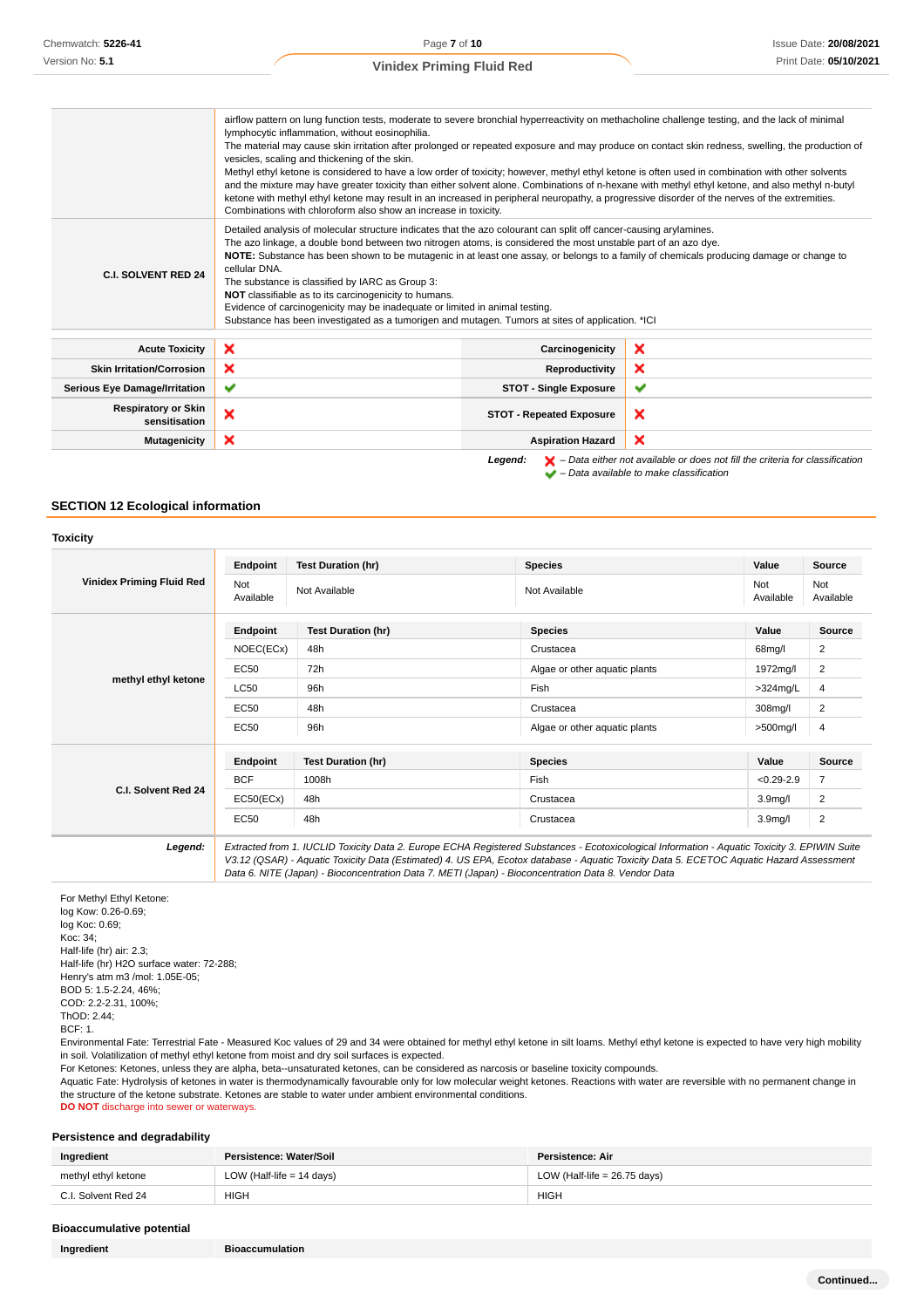| Ingredient          | <b>Bioaccumulation</b> |
|---------------------|------------------------|
| methyl ethyl ketone | LOW (LogKOW = $0.29$ ) |
| C.I. Solvent Red 24 | $LOW (BCF = 11)$       |
| Mobility in soil    |                        |
| Ingredient          | Mobility               |
| methyl ethyl ketone | $MEDIUM (KOC = 3.827)$ |

## **SECTION 13 Disposal considerations**

C.I. Solvent Red 24 LOW (KOC = 1182000)

# **Waste treatment methods**

| Product / Packaging disposal | Legislation addressing waste disposal requirements may differ by country, state and/ or territory. Each user must refer to laws operating in their<br>area. In some areas, certain wastes must be tracked.<br>A Hierarchy of Controls seems to be common - the user should investigate:<br>Reduction<br><sup>•</sup> Reuse<br>Recycling<br>Disposal (if all else fails)<br>This material may be recycled if unused, or if it has not been contaminated so as to make it unsuitable for its intended use.<br>DO NOT allow wash water from cleaning or process equipment to enter drains.<br>It may be necessary to collect all wash water for treatment before disposal.<br>In all cases disposal to sewer may be subject to local laws and regulations and these should be considered first.<br>• Where in doubt contact the responsible authority.<br>Recycle wherever possible.<br>▶ Consult manufacturer for recycling options or consult local or regional waste management authority for disposal if no suitable treatment or<br>disposal facility can be identified.<br>> Dispose of by: burial in a land-fill specifically licensed to accept chemical and / or pharmaceutical wastes or Incineration in a licensed<br>apparatus (after admixture with suitable combustible material).<br>Decontaminate empty containers. |
|------------------------------|----------------------------------------------------------------------------------------------------------------------------------------------------------------------------------------------------------------------------------------------------------------------------------------------------------------------------------------------------------------------------------------------------------------------------------------------------------------------------------------------------------------------------------------------------------------------------------------------------------------------------------------------------------------------------------------------------------------------------------------------------------------------------------------------------------------------------------------------------------------------------------------------------------------------------------------------------------------------------------------------------------------------------------------------------------------------------------------------------------------------------------------------------------------------------------------------------------------------------------------------------------------------------------------------------------------------------------|
|------------------------------|----------------------------------------------------------------------------------------------------------------------------------------------------------------------------------------------------------------------------------------------------------------------------------------------------------------------------------------------------------------------------------------------------------------------------------------------------------------------------------------------------------------------------------------------------------------------------------------------------------------------------------------------------------------------------------------------------------------------------------------------------------------------------------------------------------------------------------------------------------------------------------------------------------------------------------------------------------------------------------------------------------------------------------------------------------------------------------------------------------------------------------------------------------------------------------------------------------------------------------------------------------------------------------------------------------------------------------|

## **SECTION 14 Transport information**

## **Labels Required**

| Marine Pollutant   NO   |  |
|-------------------------|--|
| HAZCHEM <sup>2</sup> YE |  |

## **Land transport (ADG)**

| <b>UN number</b>             | 1193                                                                       |  |  |
|------------------------------|----------------------------------------------------------------------------|--|--|
| UN proper shipping name      | ETHYL METHYL KETONE (METHYL ETHYL KETONE)                                  |  |  |
| Transport hazard class(es)   | Class<br>3<br>Subrisk<br>Not Applicable                                    |  |  |
| Packing group                | $\mathbf{II}$                                                              |  |  |
| <b>Environmental hazard</b>  | Not Applicable                                                             |  |  |
| Special precautions for user | Special provisions<br>Not Applicable<br>Limited quantity<br>1 <sub>L</sub> |  |  |

## **Air transport (ICAO-IATA / DGR)**

| UN number                    | 1193                                                                                   |                           |                               |  |
|------------------------------|----------------------------------------------------------------------------------------|---------------------------|-------------------------------|--|
| UN proper shipping name      | Ethyl methyl ketone                                                                    |                           |                               |  |
| Transport hazard class(es)   | <b>ICAO/IATA Class</b><br>ICAO / IATA Subrisk<br><b>ERG Code</b>                       | 3<br>Not Applicable<br>3L |                               |  |
| Packing group                | $\mathbf{II}$                                                                          |                           |                               |  |
| <b>Environmental hazard</b>  | Not Applicable                                                                         |                           |                               |  |
| Special precautions for user | Special provisions<br>Cargo Only Packing Instructions<br>Cargo Only Maximum Qty / Pack |                           | Not Applicable<br>364<br>60 L |  |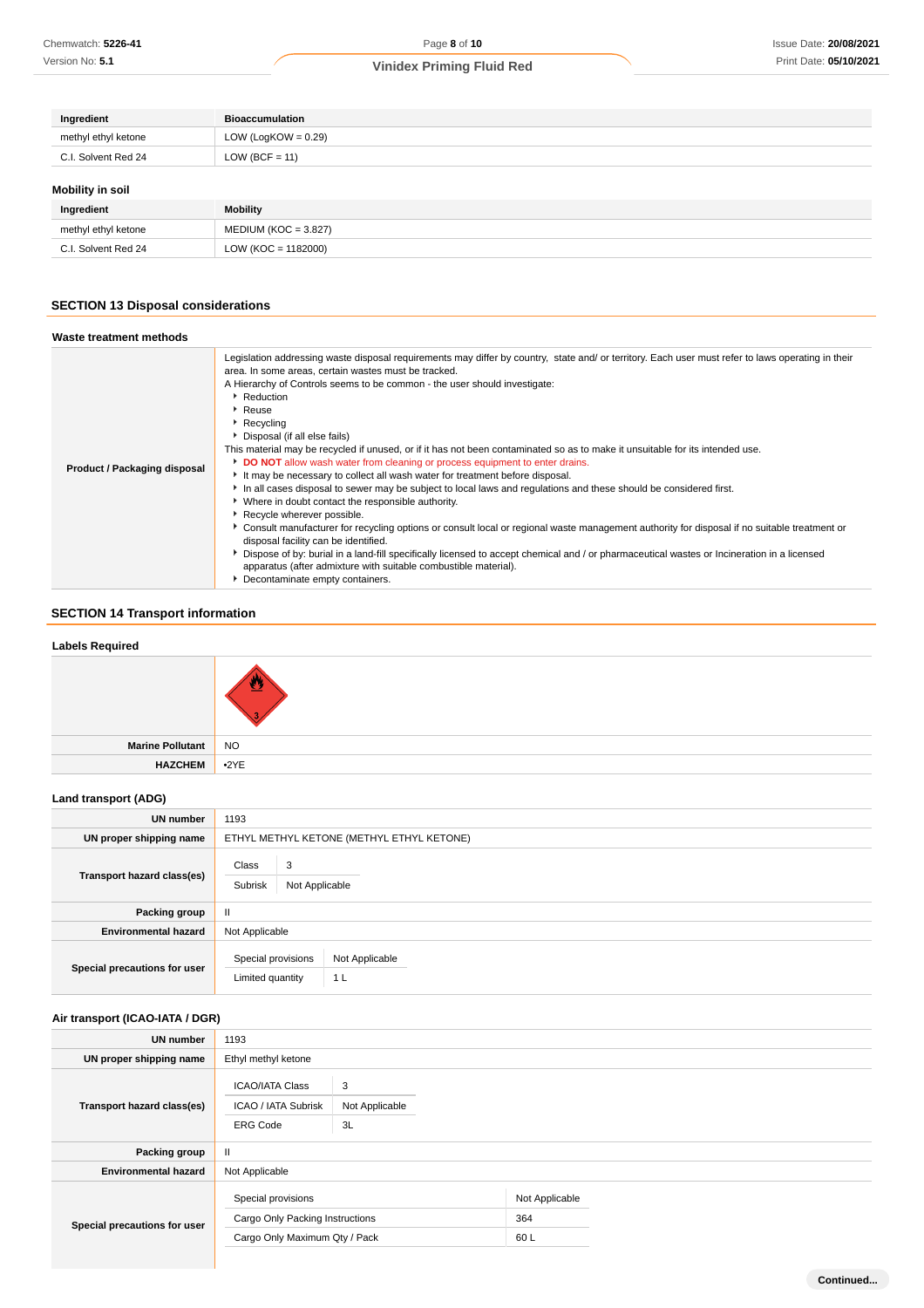|  | Passenger and Cargo Packing Instructions                  | 353  |
|--|-----------------------------------------------------------|------|
|  | Passenger and Cargo Maximum Qty / Pack                    | 5 L  |
|  | Passenger and Cargo Limited Quantity Packing Instructions | Y341 |
|  | Passenger and Cargo Limited Maximum Qty / Pack            | 11   |

## **Sea transport (IMDG-Code / GGVSee)**

| UN number                    | 1193                                                                 |                                                 |  |  |
|------------------------------|----------------------------------------------------------------------|-------------------------------------------------|--|--|
| UN proper shipping name      | ETHYL METHYL KETONE (METHYL ETHYL KETONE)                            |                                                 |  |  |
| Transport hazard class(es)   | <b>IMDG Class</b><br>3<br><b>IMDG Subrisk</b><br>Not Applicable      |                                                 |  |  |
| Packing group                | $\mathbf{H}$                                                         |                                                 |  |  |
| <b>Environmental hazard</b>  | Not Applicable                                                       |                                                 |  |  |
| Special precautions for user | <b>EMS Number</b><br>Special provisions<br><b>Limited Quantities</b> | $F-E$ , S-D<br>Not Applicable<br>1 <sub>L</sub> |  |  |

## **Transport in bulk according to Annex II of MARPOL and the IBC code**

Not Applicable

## **Transport in bulk in accordance with MARPOL Annex V and the IMSBC Code**

| <b>Product name</b>              | Group              |
|----------------------------------|--------------------|
| methyl<br>ketone<br>l athw<br>.  | Not Available      |
| $\cap$<br>Red 24<br>Solvent<br>. | Not Available<br>. |

## **Transport in bulk in accordance with the ICG Code**

| <b>Product name</b> | <b>Ship Type</b> |
|---------------------|------------------|
| methyl ethyl ketone | Not Available    |
| C.I. Solvent Red 24 | Not Available    |

## **SECTION 15 Regulatory information**

### **Safety, health and environmental regulations / legislation specific for the substance or mixture**

## **methyl ethyl ketone is found on the following regulatory lists**

Australia Hazardous Chemical Information System (HCIS) - Hazardous Chemicals Australia Standard for the Uniform Scheduling of Medicines and Poisons (SUSMP) - Schedule 5

## **C.I. Solvent Red 24 is found on the following regulatory lists**

Australia Hazardous Chemical Information System (HCIS) - Hazardous Chemicals Australian Inventory of Industrial Chemicals (AIIC)

Australian Inventory of Industrial Chemicals (AIIC)

Chemical Footprint Project - Chemicals of High Concern List International Agency for Research on Cancer (IARC) - Agents Classified by the IARC Monographs

### **National Inventory Status**

| <b>National Inventory</b>                          | <b>Status</b>                                                                                                                                                                                     |  |  |
|----------------------------------------------------|---------------------------------------------------------------------------------------------------------------------------------------------------------------------------------------------------|--|--|
| Australia - AIIC / Australia<br>Non-Industrial Use | Yes                                                                                                                                                                                               |  |  |
| Canada - DSL                                       | Yes                                                                                                                                                                                               |  |  |
| Canada - NDSL                                      | No (methyl ethyl ketone; C.I. Solvent Red 24)                                                                                                                                                     |  |  |
| China - IECSC                                      | Yes                                                                                                                                                                                               |  |  |
| Europe - EINEC / ELINCS / NLP                      | Yes                                                                                                                                                                                               |  |  |
| Japan - ENCS                                       | Yes                                                                                                                                                                                               |  |  |
| Korea - KECI                                       | Yes                                                                                                                                                                                               |  |  |
| New Zealand - NZIoC                                | Yes                                                                                                                                                                                               |  |  |
| Philippines - PICCS                                | Yes                                                                                                                                                                                               |  |  |
| <b>USA - TSCA</b>                                  | Yes                                                                                                                                                                                               |  |  |
| Taiwan - TCSI                                      | Yes                                                                                                                                                                                               |  |  |
| Mexico - INSQ                                      | Yes                                                                                                                                                                                               |  |  |
| Vietnam - NCI                                      | Yes                                                                                                                                                                                               |  |  |
| Russia - FBEPH                                     | Yes                                                                                                                                                                                               |  |  |
| Legend:                                            | Yes = All CAS declared ingredients are on the inventory<br>No = One or more of the CAS listed ingredients are not on the inventory. These ingredients may be exempt or will require registration. |  |  |